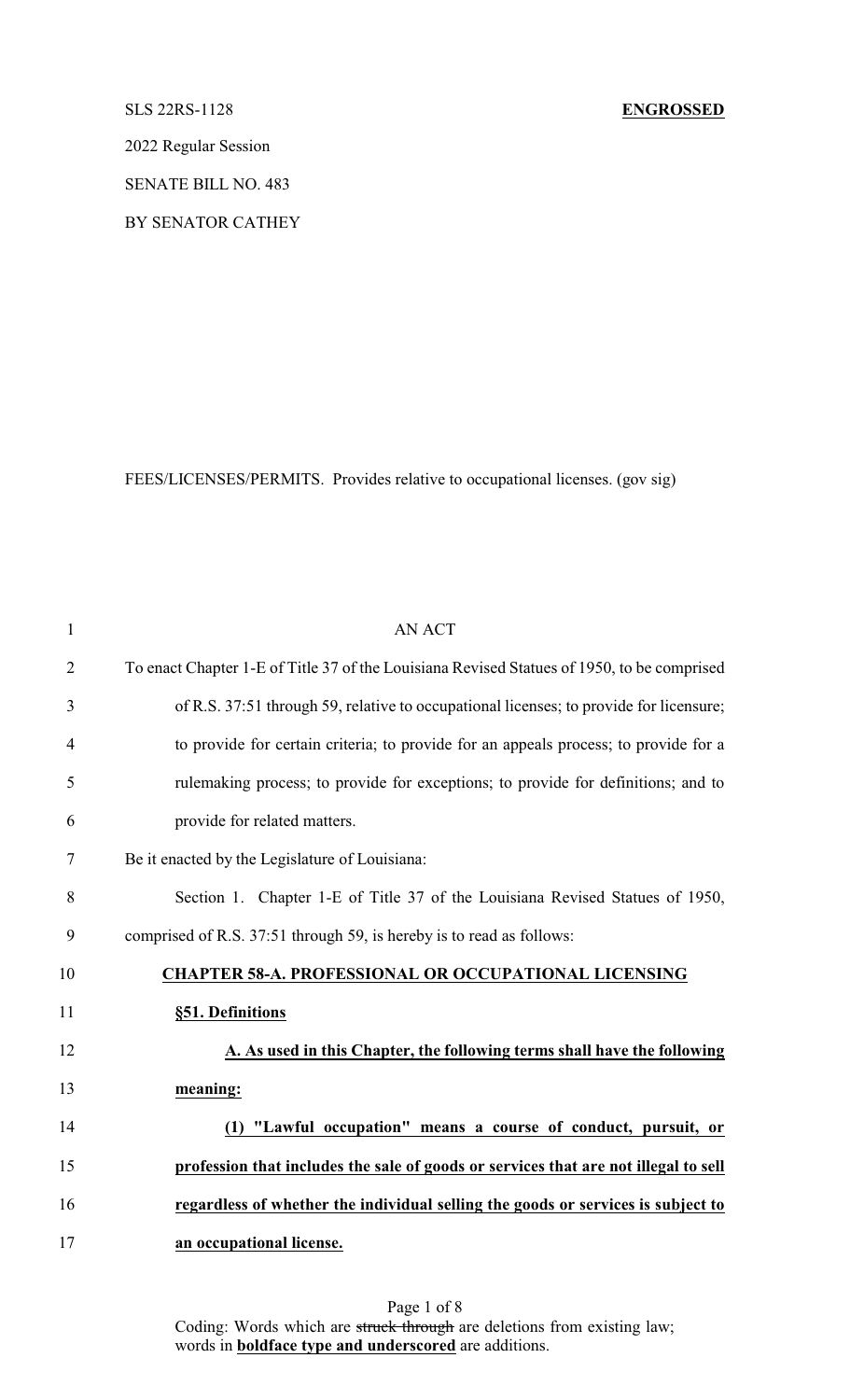| $\mathbf{1}$   | (2) "Military" means the United States Armed Forces, including the Air               |
|----------------|--------------------------------------------------------------------------------------|
| $\overline{2}$ | Force, Army, Coast Guard, Marine Corps, Navy, Space Force, National Guard,           |
| 3              | and all reserve components and auxiliaries. "Military" shall also include the        |
| 4              | military reserves and militia of any United States territory or state.               |
| 5              | (3) "Occupational license" is a nontransferable authorization in law for             |
| 6              | an individual to perform exclusively a lawful occupation based on meeting            |
| $\tau$         | personal qualifications, including a military occupational specialty. In an          |
| 8              | occupation for which a license is required, it is illegal for an individual who does |
| 9              | not possess a valid occupational license to perform the occupation.                  |
| 10             | (4) "Other state" or "another state" means any United States territory               |
| 11             | or state in the United States other than this state. It also means any branch or     |
| 12             | unit of the military.                                                                |
| 13             | (5) "Person" means a natural person who is a legal resident of the state.            |
| 14             | For the purposes of this Chapter, proof of residency shall be indicated by either    |
| 15             | a valid Louisiana voter registration card or a valid Louisiana driver's license or   |
| 16             | identification card.                                                                 |
| 17             | (6) "Private certification" is a voluntary program in which a private                |
| 18             | organization grants nontransferable recognition to an individual who meets           |
| 19             | personal qualifications and standards relevant to performing the occupation as       |
| 20             | determined by the private organization. The individual may use the designated        |
| 21             | title of "certified," as permitted by the private organization.                      |
| 22             | (7) "Professional or occupational licensing board" means any state                   |
| 23             | agency, board, commission, department, or substantially similar entity involved      |
| 24             | in the licensing, certification, or registration of any regulated profession or      |
| 25             | occupation within this state.                                                        |
| 26             | (8) "Scope of practice" means the procedures, actions, processes, and                |
| 27             | work that a person may perform under an occupational license issued in this          |
| 28             | state.                                                                               |
| 29             | §52. Licensure by another state; recognition                                         |

Page 2 of 8 Coding: Words which are struck through are deletions from existing law; words in **boldface type and underscored** are additions.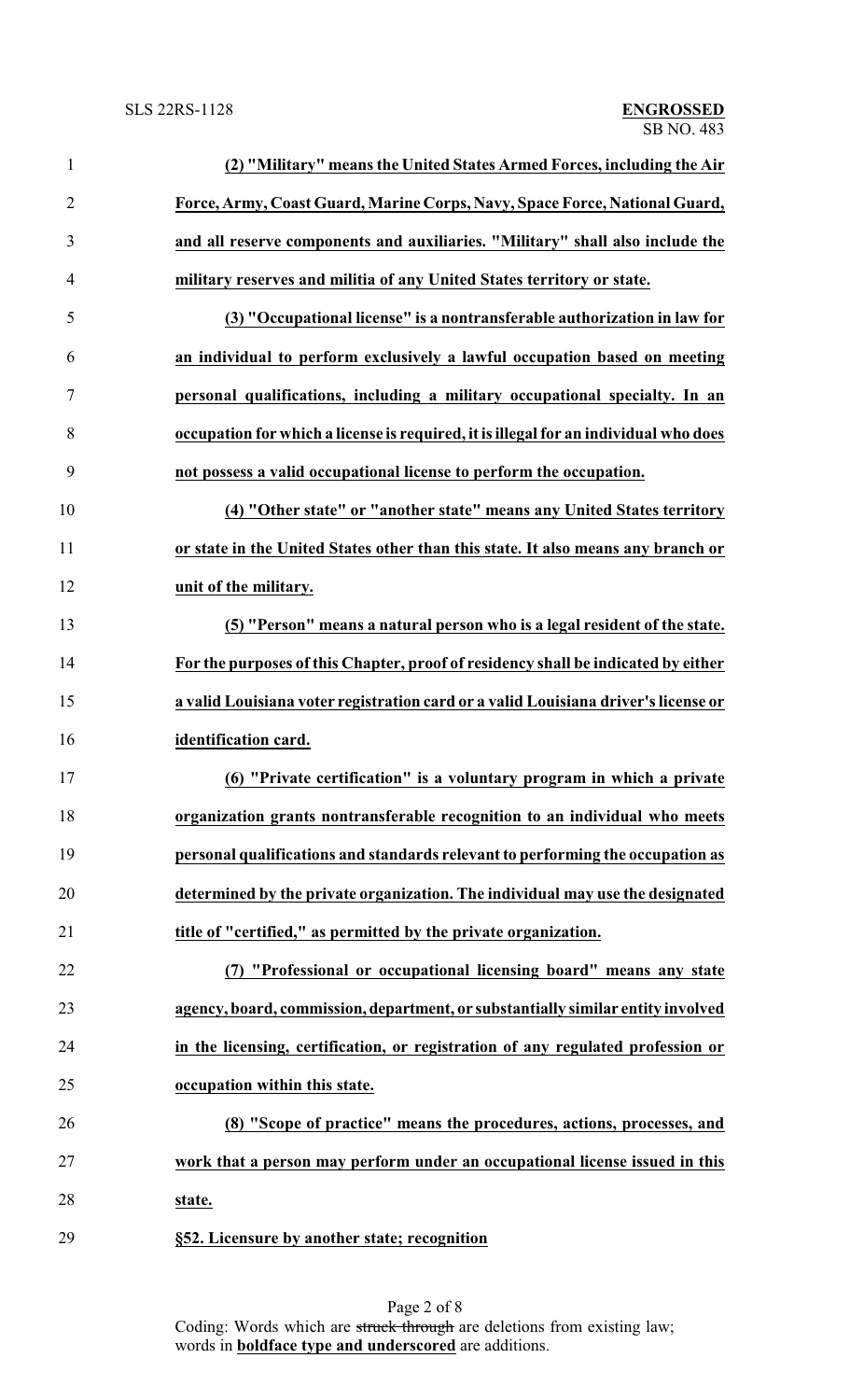| $\mathbf{1}$   | Notwithstanding any other provisions of law, the board shall issue an               |
|----------------|-------------------------------------------------------------------------------------|
| $\overline{2}$ | occupational license to a person upon application, if all of the following apply:   |
| 3              | (1) The person holds a current and valid occupational license in another            |
| $\overline{4}$ | state for a lawful occupation with a similar scope of practice, as determined by    |
| 5              | the professional or occupational licensing board in this state.                     |
| 6              | (2) The person has held the occupational license in the other state for at          |
| 7              | least one year.                                                                     |
| 8              | (3) The person was required by the other state to pass an examination or            |
| 9              | to meet education, training, or experience standards.                               |
| 10             | (4) The board in the other state holds the person in good standing.                 |
| 11             | (5) The person does not have a disqualifying criminal record under the              |
| 12             | laws of this state as determined by the professional or occupational licensing      |
| 13             | board.                                                                              |
| 14             | (6) No board in another state has revoked the person's occupational                 |
| 15             | license because of negligence or intentional misconduct related to the person's     |
| 16             | work in the occupation.                                                             |
| 17             | (7) The person did not surrender his occupational license because of                |
| 18             | negligence or intentional misconduct related to his work in the occupation in       |
| 19             | another state.                                                                      |
| 20             | (8) The person does not have a complaint, allegation, or investigation              |
| 21             | pending before a board in another state which relates to unprofessional conduct     |
| 22             | or an alleged crime. The professional or occupational licensing board may           |
| 23             | require, when applicable, the applicant to furnish a signed affidavit or notarized  |
| 24             | letter from the other state board or certifying agency of the relevant jurisdiction |
| 25             | confirming the applicant is in good standing.                                       |
| 26             | (9) The person pays all applicable fees in this state, including any board          |
| 27             | required background checks.                                                         |
| 28             | §53. Licensure based on work experience                                             |
| 29             | Notwithstanding any other provisions of law, the professional or                    |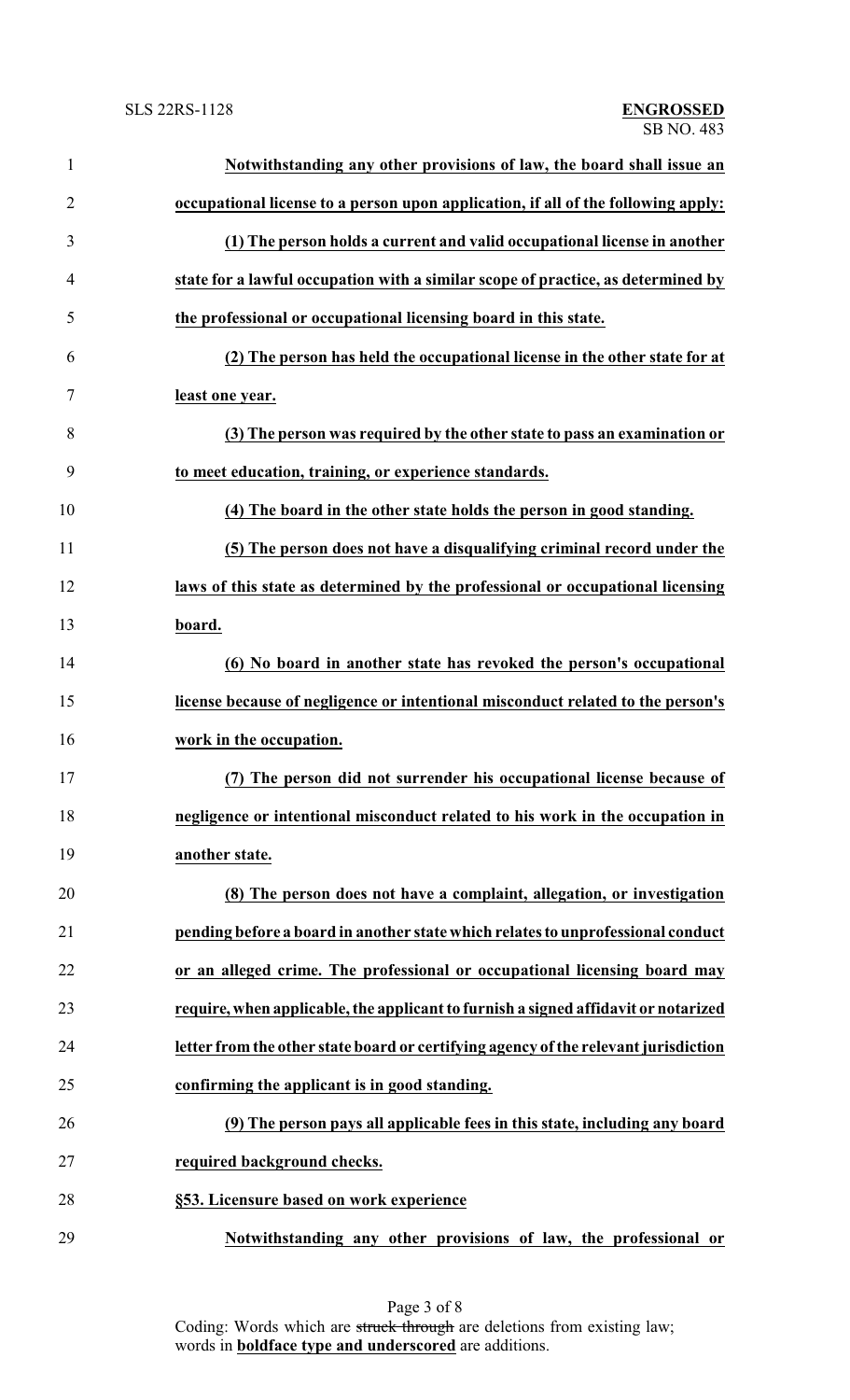| $\mathbf{1}$   | occupational licensing board shall issue an occupational license to a person      |
|----------------|-----------------------------------------------------------------------------------|
| $\overline{2}$ | based on work experience in another state, if all of the following apply:         |
| 3              | (1) The person worked in a state that does not use an occupational license        |
| $\overline{4}$ | to regulate a lawful occupation, but this state requires the issuance of an       |
| 5              | occupational license to engage in a lawful occupation with a similar scope of     |
| 6              | practice, as determined by the professional or occupational licensing board.      |
| 7              | (2) The person worked for at least three years in the lawful occupation.          |
| 8              | (3) The person meets all the criteria provided in R.S. 37:52.                     |
| 9              | §54. Private certification                                                        |
| 10             | Notwithstanding any other provisions of law, the professional or                  |
| 11             | occupational licensing board shall issue an occupational license to a person      |
| 12             | based on holding a private certification and work experience in another state,    |
| 13             | if all the following apply:                                                       |
| 14             | (1) The person holds a private certification and worked in a state that           |
| 15             | does not use an occupational license to regulate a lawful occupation, but this    |
| 16             | state uses an occupational license to regulate a lawful occupation with a similar |
| 17             | scope of practice, as determined by the professional or occupational licensing    |
| 18             | board.                                                                            |
| 19             | (2) The person worked for at least two years in the lawful occupation.            |
| 20             | (3) The person holds a current and valid private certification in the             |
| 21             | lawful occupation.                                                                |
| 22             | (4) The private certification organization holds the person in good               |
| 23             | standing.                                                                         |
| 24             | (5) The person meets all the criteria provided in R.S. 37:52.                     |
| 25             | §55. State examination                                                            |
| 26             | Notwithstanding any other provision of law to the contrary, a                     |
| 27             | professional or occupational licensing board may require a person to pass a       |
| 28             | jurisprudential examination specific to relevant state laws that regulate the     |
| 29             | occupation if an occupational license in this state requires a person to pass a   |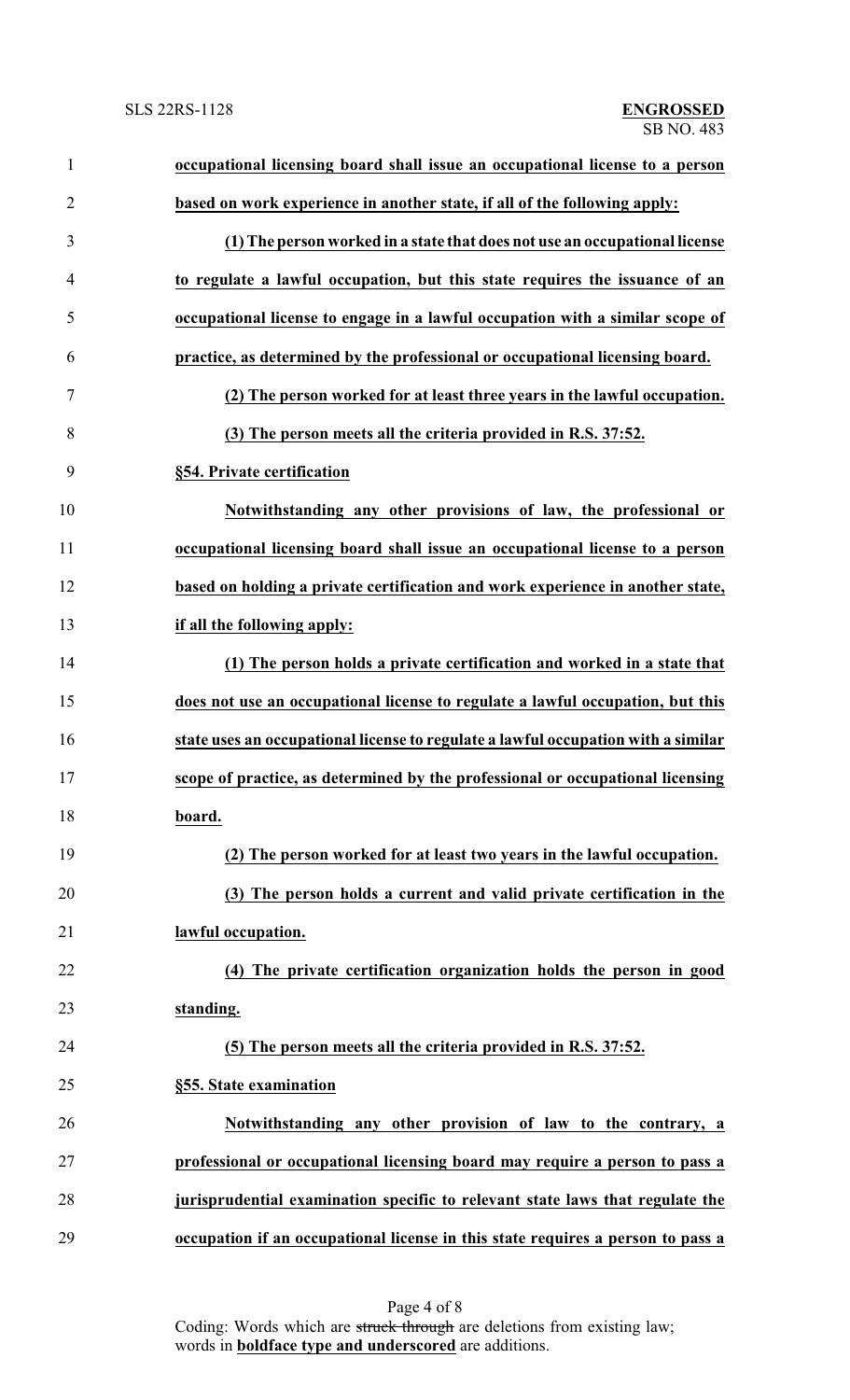| $\mathbf{1}$   | examination specific<br>jurisprudential<br>to relevant state<br>statutes<br>and   |
|----------------|-----------------------------------------------------------------------------------|
| $\overline{2}$ | administrative rules that regulate the occupation.                                |
| 3              | §56. State laws and jurisdiction; exceptions                                      |
| 4              | A. Any person who obtains an occupational license pursuant to this                |
| 5              | Chapter is subject to the laws regulating the occupation in this state and the    |
| 6              | jurisdiction of the professional or occupational licensing board that issued the  |
| 7              | occupational license.                                                             |
| 8              | <b>B.</b> This Chapter shall not apply to an occupation regulated by the          |
| 9              | Louisiana Supreme Court.                                                          |
| 10             | §57. Limitations                                                                  |
| 11             | A. Nothing in this Chapter shall prohibit a person from applying for an           |
| 12             | occupational license under another statute or rule in state law.                  |
| 13             | <b>B.</b> An occupational license issued pursuant to this Chapter is valid only   |
| 14             | in this state and possession of an occupational license shall not make the person |
| 15             | eligible to work in another state under an interstate compact or reciprocity      |
| 16             | agreement unless otherwise provided in law.                                       |
| 17             | C. Nothing in this Chapter shall prevent the state from entering into a           |
| 18             | licensing compact or reciprocity agreement with another state, foreign province,  |
| 19             | foreign country, international organization or other entity.                      |
| 20             | D. Nothing in this Chapter shall prevent the state from recognizing               |
| 21             | occupational credentials issued by a private certification organization, foreign  |
| 22             | province, foreign country, international organization, or other entity.           |
| 23             | E. Nothing in this Chapter shall require a private certification                  |
| 24             | organization to grant or deny private certification to any individual.            |
| 25             | F. The provisions of this Chapter shall not apply to the Louisiana State          |
| 26             | Board of Medical Examiners, the State Board of Certified Public Accountants       |
| 27             | of Louisiana, the State Board of Architectural Examiners, the Louisiana Real      |
| 28             | Estate Commission, the State Board of Veterinary Medicine Examiners, the          |
| 29             | Louisiana Professional Engineering and Land Surveying Board, the Louisiana        |

Page 5 of 8 Coding: Words which are struck through are deletions from existing law; words in **boldface type and underscored** are additions.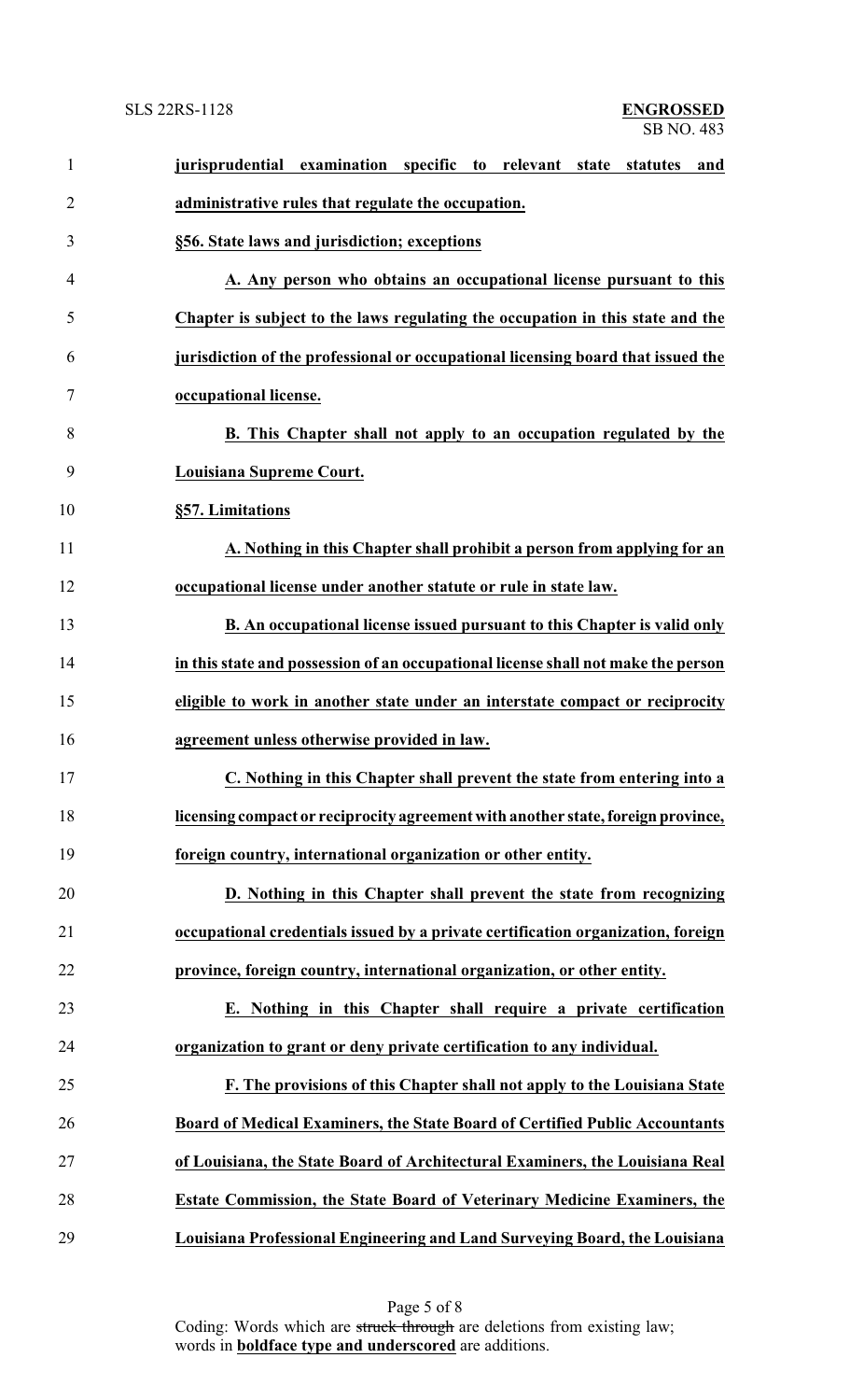| $\mathbf{1}$   | State Board of Dentistry, and the State Board of Nursing.                                     |
|----------------|-----------------------------------------------------------------------------------------------|
| $\overline{2}$ | §58. Preemption                                                                               |
| 3              | This Chapter preempts any law by a local municipality, parish, and any                        |
| 4              | other governing authority in this state that regulates occupational licenses.                 |
| 5              | §59. Decisions and appeals                                                                    |
| 6              | A. The professional or occupational licensing board shall provide the                         |
| 7              | person with a written decision regarding the application within forty-five days               |
| 8              | after receiving a complete application.                                                       |
| 9              | B. Each professional or occupational licensing board shall adopt rules in                     |
| 10             | accordance with the Administrative Procedure Act to implement the provisions                  |
| 11             | of this Chapter.                                                                              |
| 12             | Section 2. This Act shall become effective upon signature by the governor or, if not          |
| 13             | signed by the governor, upon expiration of the time for bills to become law without signature |
| 14             | by the governor, as provided by Article III, Section 18 of the Constitution of Louisiana. If  |
| 15             | vetoed by the governor and subsequently approved by the legislature, this Act shall become    |
| 16             | effective on the day following such approval.                                                 |

The original instrument and the following digest, which constitutes no part of the legislative instrument, were prepared by Xavier I. Alexander.

| SB 483 Engrossed                                                                                                                                                                                                | <b>DIGEST</b><br>2022 Regular Session | Cathey |  |  |  |
|-----------------------------------------------------------------------------------------------------------------------------------------------------------------------------------------------------------------|---------------------------------------|--------|--|--|--|
| Proposed law defines "lawful occupation", "military", "occupational license", "other state",<br>"person", "private certification", "professional or occupational licensing board", and "scope"<br>of practice". |                                       |        |  |  |  |

Proposed law provides that the professional or occupational licensing board (board) shall issue an occupational license if all of the following apply:

- (1) The person holds a current and valid occupational license in another state in a lawful occupation with a similar scope of practice, as determined by the board.
- (2) The person has held the occupational license in the other state for at least one year.
- (3) The board in the other state required the person pass an examination or to meet education, training, or experience standards.
- (4) The board in the other state holds the person in good standing.
- (5) The person does not have a disqualifying criminal record as determined by the board under state law.

Page 6 of 8

Coding: Words which are struck through are deletions from existing law; words in **boldface type and underscored** are additions.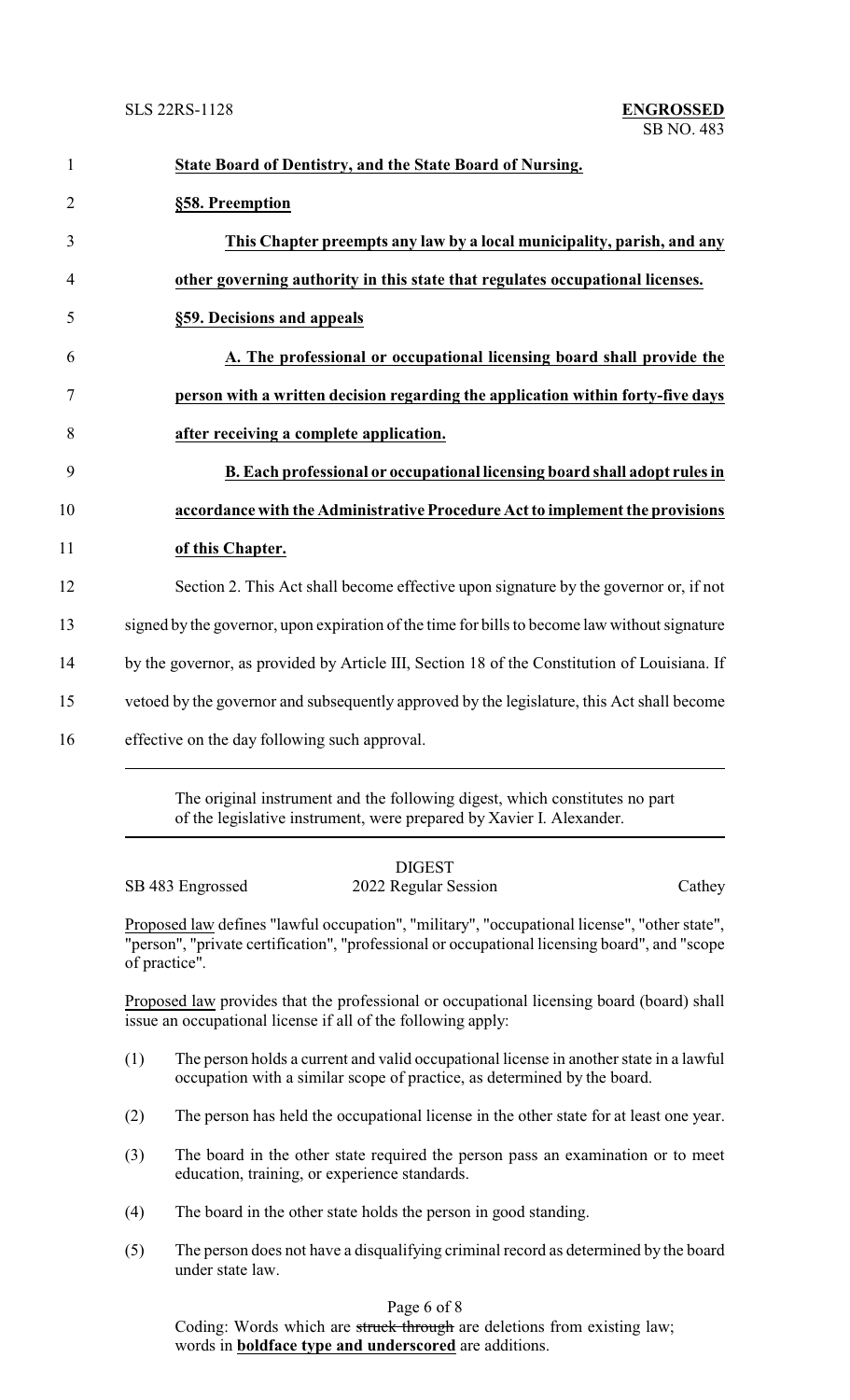- (6) No board in another state has revoked the person's occupational license because of negligence or intentional misconduct related to the person's work in the occupation.
- (7) The person did not surrender his occupational license because of negligence or intentional misconduct related to his work in the occupation in another state.
- (8) The person does not have a complaint, allegation, or investigation pending before a board in another state which relates to unprofessional conduct or an alleged crime. The professional or occupational licensing board may require, when applicable, the applicant to furnish a signed affidavit or notarized letter from the out of state board or certifying agency of the relevant jurisdiction confirming the applicant is in good standing.
- (9) The person pays all applicable fees in this state including any board required background checks.

Proposed law provides that the board shall issue an occupational license to a person based on work experience in another state if all of the following apply:

- (1) The person worked in a state that does not use an occupational license to regulate a lawful occupation, but this state uses an occupational license to regulate a lawful occupation with a similar scope of practice, as determined by the board.
- (2) The person worked for at least three years in the lawful occupation.
- (3) The person satisfies all requirements under proposed law.

Proposed law provides that the board shall issue an occupational license to a person based on holding a private certification and work experience in another state if all of the following apply:

- (1) The person holds a private certification and worked in a state that does not use an occupational license to regulate a lawful occupation, but this state uses an occupational license to regulate a lawful occupation with a similar scope of practice, as determined by the board.
- (2) The person worked for at least two years in the lawful occupation.
- (3) The person holds a current and valid private certification in the lawful occupation.
- (4) The private certification organization holds the person in good standing.
- (5) The person satisfies all requirements under proposed law.

Proposed law provides that the board may require a person to pass an examination specific to the occupation if the license issued in this state requires an examination.

Proposed law provides that a person who obtains an occupational licence is subject to all laws regulating the occupation and jurisdiction of this state.

Proposed law provides for exceptions.

Proposed law provides for the following limitations:

- (1) Nothing in proposed law shall prohibit a person from applying for an occupational license under another statute or rule in state law.
- (2) An occupational license issued pursuant to proposed law is valid only in Louisiana.

## Page 7 of 8

Coding: Words which are struck through are deletions from existing law; words in **boldface type and underscored** are additions.